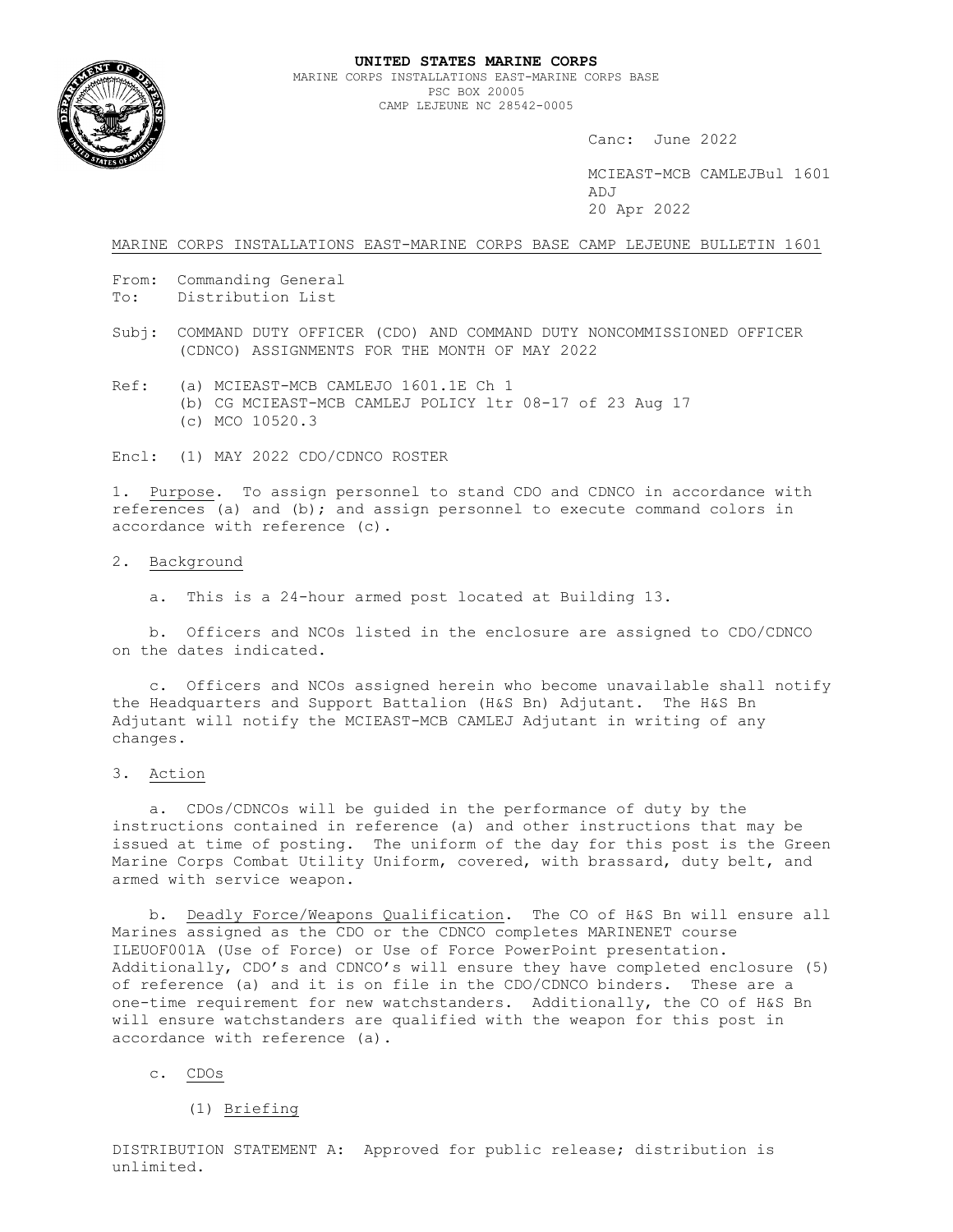(a) CDOs will report to the MCIEAST-MCB CAMLEJ Chief of Staff (COS) at 0730 on the day of their duty for briefing.

 (b) Weekend and holiday CDOs will report to the COS at 0730 on the last working day for briefing.

## (2) Posting and Relief

 (a) On weekdays, oncoming and off-going CDOs, unless otherwise directed, will report to the COS to conduct a post and relief no later than 0730 on the respective day of duty.

 (b) During weekends and holidays an informal post and relief will be conducted at 0730 between the oncoming and off-going CDOs. Oncoming CDOs will be onboard no later than 0715.

#### (3) Colors

 (a) The CDO is responsible for ensuring the timely and proper execution of morning and evening Colors.

 (b) The CDO and Bn OOD are required to inspect the color detail and ensure they are trained in executing Colors prior to the sounding of the five minute warning.

(c) The CDO will sound all warnings to the color detail.

 (d) The Colors Detail will not loiter in the quarter deck. They will not sit on the steps, deck, or be on their cell phones waiting for Colors. When not practicing the detail, they will be in the CG's Conference Room.

# d. CDNCOs

 (1) Briefing. Friday, Saturday, Sunday, and Monday CDNCOs will report to the MCIEAST-MCB CAMLEJ Adjutant at 0815 on the Thursday prior to their duty day for briefing. During Holidays, all duties including the Tuesday CDNCO will also report on the last working day prior to their duty day for briefing.

 (2) Posting and Relief. The oncoming CDNCOs, unless otherwise directed, will report at 0745 to observe morning colors. Upon completion of morning colors, the oncoming and off-going CDNCOs will report to the CDO to conduct a post and relief.

 (3) Colors. CDNCOs will ensure that all devices for conducting Colors are present and working properly. The CDNCO will operate the music for Colors, ensure the colors detail has the correct flag, and give the CDO the warnings.

 e. Supernumeraries. The supernumerary must provide a home/cell telephone number to the MCIEAST-MCB CAMLEJ Adjutant. This number will not be posted on this Bulletin; it will only be kept as an emergency contact number by the Adjutant. **The supernumerary will only be used in case of a legitimate emergency that occurs while in the performance of duty**. If a replacement is required prior to the day of duty, it is the responsibility of the duty and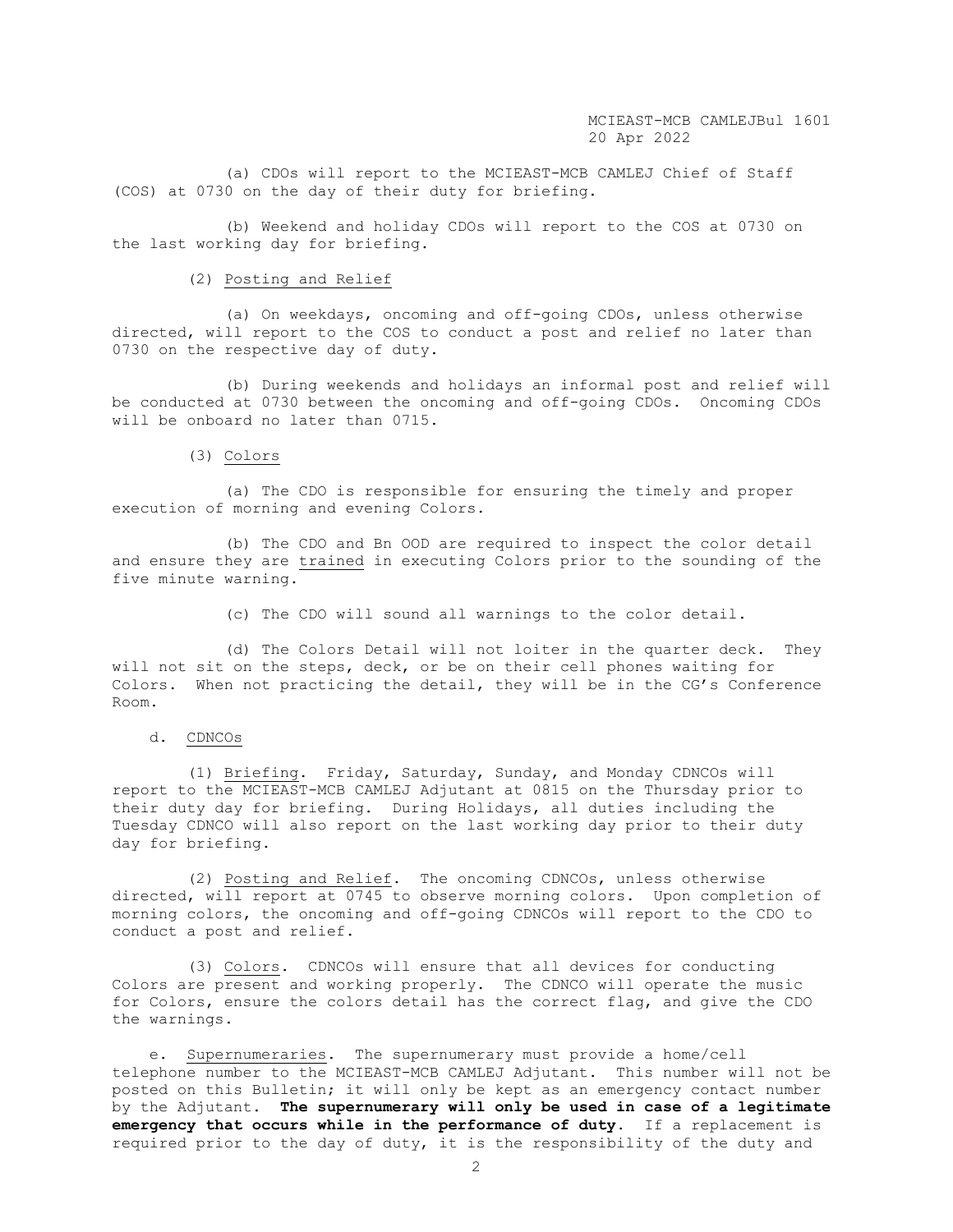MCIEAST-MCB CAMLEJBul 1601 20 Apr 2022

their section to furnish a replacement and notify H&S Bn and the MCIEAST-MCB CAMLEJ Adjutant immediately.

4. Applicability. This Bulletin is applicable to all personnel assigned to duty. Personnel shall familiarize themselves with the contents of this Bulletin and the references prior to assuming their post.

C. M. GREEN

By direction